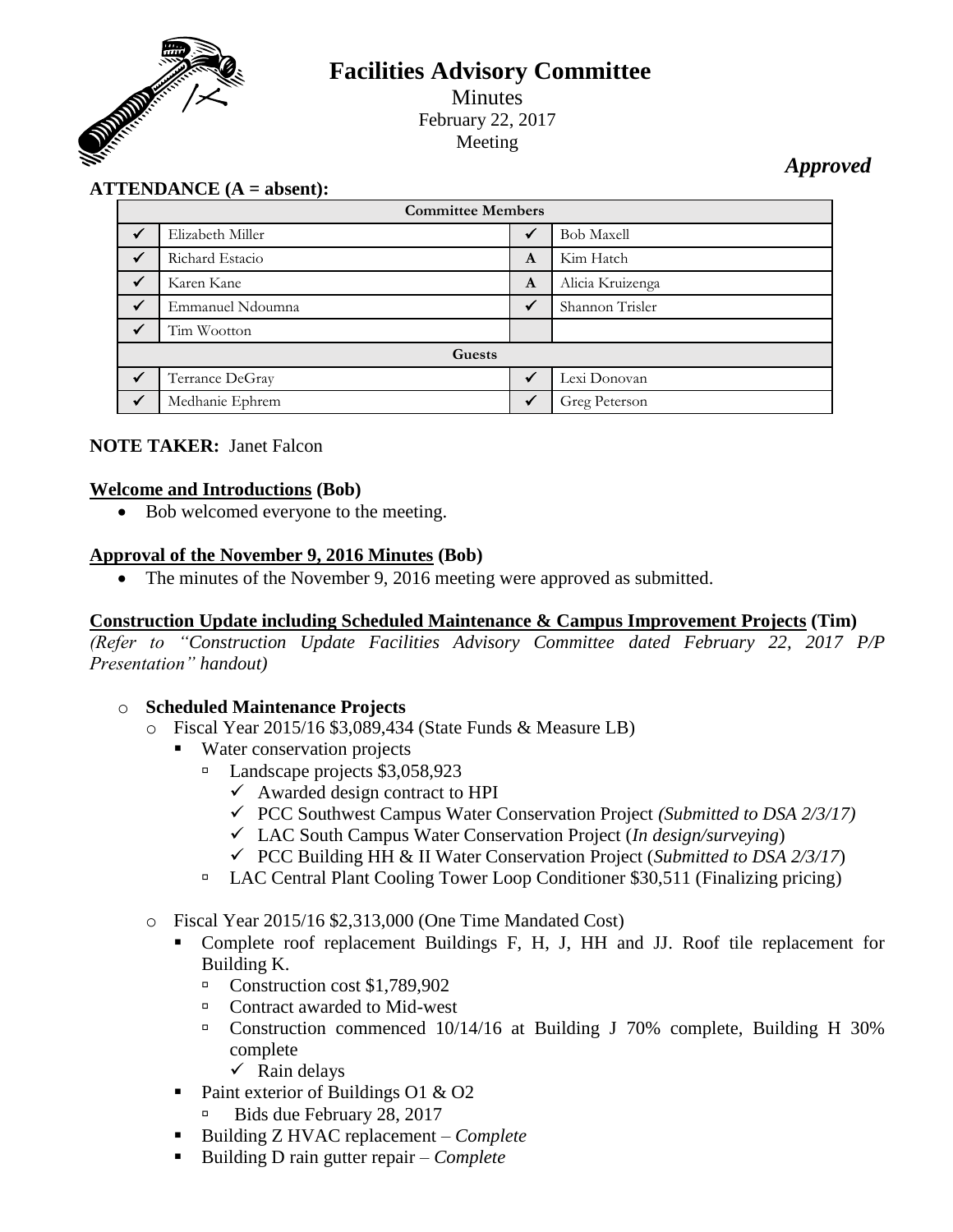### **Construction Update including Scheduled Maintenance & Campus Improvement Projects (continued)**

### o **Scheduled Maintenance Projects (continued)**

- o Fiscal Year 2016/17 \$2,846,905 (State Funds Only)
	- Certified Access Specialist Program (CASp)
		- Scope included field survey of ADA deficiencies district-wide
		- <sup>n</sup> CASp analysis completed at PCC Fall 2015
		- CASp analysis completed at LAC Fall 2016
	- District-wide project for ADA upgrades
		- Awarded design contract to Westberg and White.
		- Consultant to prepare design documents to address deficiencies as identified in the CASp survey for the PCC campus
		- □ Upon completion of the LAC survey, District to procure design consultant to prepare design documents to address deficiencies that will be identified in the CASp survey for the LAC campus
		- $\Box$  Both projects will have to be approved by the Division of the State Architect (DSA)
	- Door Lockdown Project
		- □ Contract awarded to Montgomery Hardware August 2016
		- <sup>n</sup> Retrofitting doors in Buildings A, C, D, L, T, V, AA, BB, DD, EE, GG and LL to allow for lockdown from within room
		- <sup>95%</sup> complete
		- □ Anticipated construction completion Spring 2017

## **District Wide Energy Projects**

- o Prop 39 Years  $3 & 4 2015 17$  Projects \$1,343,217
	- **LED Lighting Retrofits, Buildings T, HH and O-2** 
		- Approximately 207,140 kWh/yr. in energy savings and \$30,263 in cost savings
		- $\Box$  Year 3 & Year 4 have been combined to fund Year 3 projects
		- □ Bid walk completed January 18, 2017
		- Bids due March 9, 2017

## **Campus Improvement Projects – Fiscal Year 2016/17**

- o Facilities Advisory Committee Approved on 2/17/16
	- Building Q Athletics Student Success Center
		- **Requisition submitted for furniture, computers and AV**
		- **PO** issued for minor tenant improvement. Parts on order
		- □ Final installation phase scheduled for Spring Break
- o Facility Advisory Committee Approved on 9/14/16
	- Building O-2 IITS space improvements (\$320,000)
		- Awarded design contract to Westberg and White
		- $\Box$  Currently in design
	- Building  $L \text{Bookshelves}$  relocation and space improvement (\$290,000)
		- Contracts processing proposal from TSK (Design Firm)
		- $\Box$  Design to start Spring 2017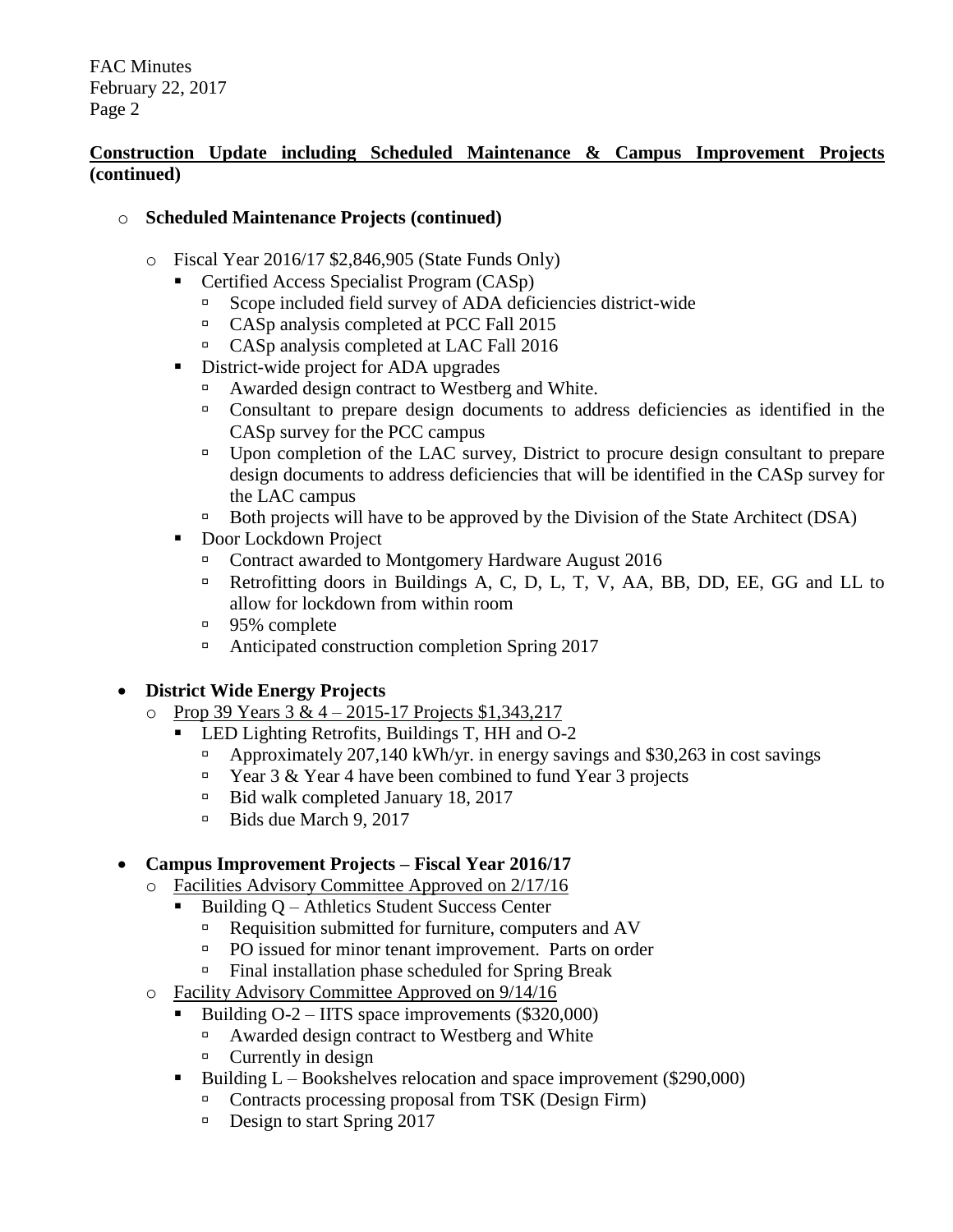### **Construction Update including Scheduled Maintenance & Campus Improvement Projects (continued)**

- **Campus Improvement Projects – Fiscal Year 2016/17 (continued)**
	- o Facility Advisory Committee Approved 11/9/16
		- Building B Lighting panel replacement (\$30,000) *Soliciting proposals*
		- **Installation of Dry wells (\$20,000)**
			- □ Contracts issued PO
			- $\textdegree$  Work to be completed Spring 2017
		- Building D Install new smoke detectors  $(\$70,000)$ 
			- □ Contracts issued PO
			- Work 90% complete
	- o Facility Advisory Committee New Request 2/22/17
		- Building  $HH Artificial$  Turf for courtyard (\$100,000)
		- Building  $T -$ Room 1200 Replace carpet and paint (\$30,000)
		- Building  $R$  Thermostat for gym heater (\$60,000)
	- o Shannon asked for clarification on the dry wells project. Tim explained a dry well collects storm water and puts it back into the ground below the clay layer.
	- o Tim stated Building HH (the Child Development Center at PCC) has been flooding when it rains. The artificial turf would be a good solution for this problem.
	- o Shannon questioned the Building R project and asked about the cost of the thermostat installation. Tim said it is not only a thermostat but the installation of connecting it to our energy management system.

#### **Current Construction Projects**

#### o **LAC Building D 1 st and 2nd Floors – Science Labs (Measure E)**

- MSP Architects Design Firm, T.B. Penick & Sons awarded construction contract
- Renovate 16,000 square feet of 1<sup>st</sup> floor and 2,573 square feet of  $2<sup>nd</sup>$  floor for new Science Labs (Physiology, Diagnostic Medical Imaging, Allied Health, Medical Assisting and Anatomy)
- Project started September 2016, estimated construction completion Fall 2017
- Project is currently on schedule
- $\blacksquare$  Total project budget = \$14,169,853
- Karen asked if the plans are to have classes held in Building D in Fall 2017. Medhanie replied it is their intention to have classes in the building and Academic Affairs has been notified.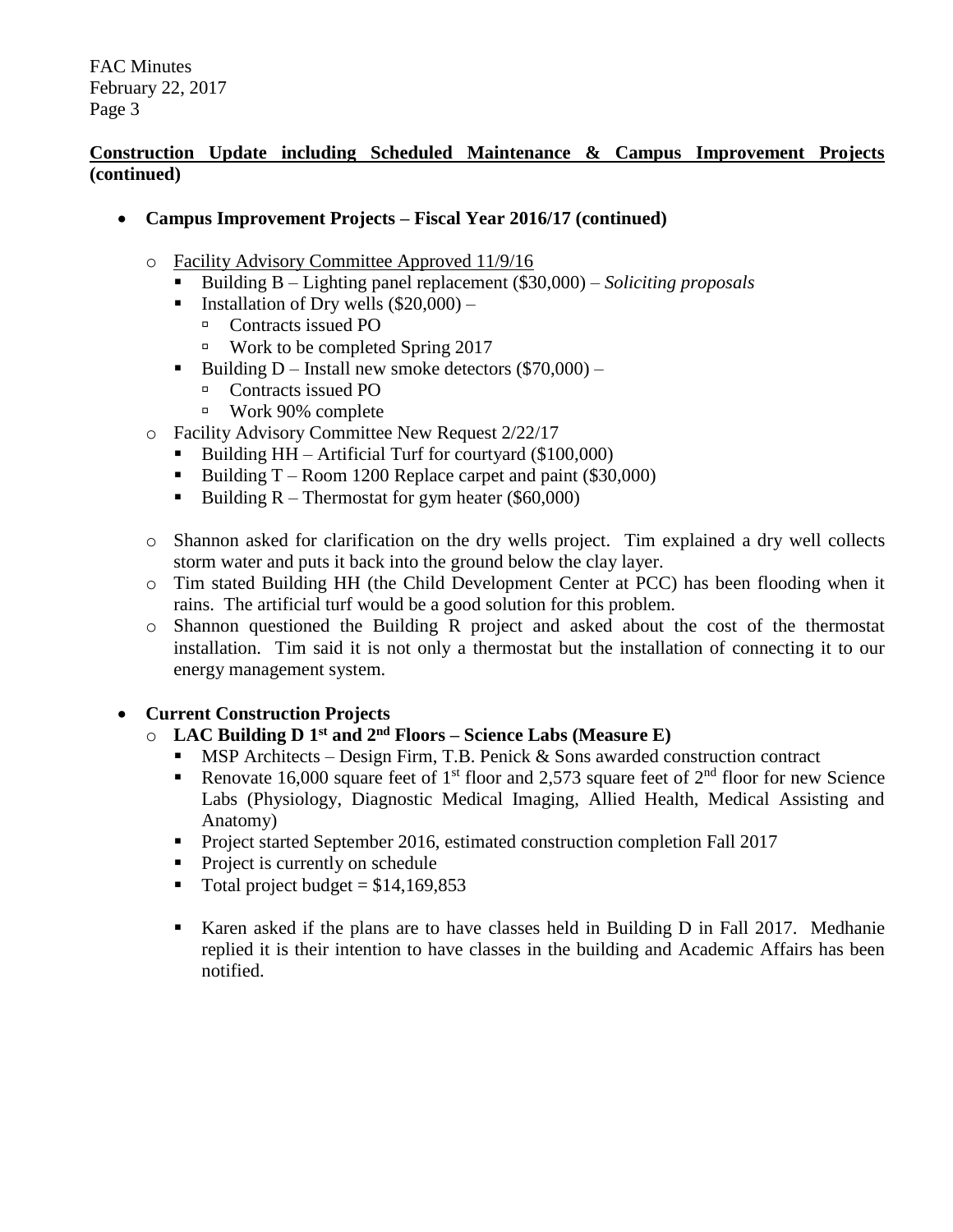### **Construction Update including Scheduled Maintenance & Campus Improvement Projects (continued)**

- **Current Construction Projects (continued)**
	- o **PCC Buildings QQ & RR – Electrical Program Relocation/Dyer Hall/Lifetime Learning Center Relocation (Measure E)**
		- HPI Architects Design Firm, R.C. Construction awarded construction contract
		- Building QQ (24,454 GSF) renovated for 5 Electrical labs, 3 classrooms, 9 faculty offices, Lecture Hall and Lifetime Learning Center
		- Construction started April 2016, estimated construction completion Fall 2017
		- Expanding Horticulture area by 6,798 square feet
		- Moving all functions of Building FF to Building QQ
		- Currently working on framing and MEP rough-in at Building QQ
		- Building RR (7,667 GSF) renovated for the Electrical program's robotics labs with 2 electrical labs, 1 electrical machinery room and 1 workroom
		- Exterior building sacking, MEP overhead and storm water piping to retention system work is complete
		- Currently working on new concrete slab, hydronic piping for hot and chilled water
		- Project is currently on schedule. Project is 60% complete
		- $\blacksquare$  Total project budget = \$20,302,962

### o **District Wide Security Monitoring System (Measure E & LB)**

- P2S Engineering Design Firm, Pars Arvin awarded construction contract
- Project started in October 2016, estimated construction completion Fall 2017
- All underground utility rough-in work completed at LAC & PCC
- **PCC** will have approximately 200 cameras installed installations have started at night
- Design plan covers all exterior building entrances and heavy use areas
- Maintenance and support assessment addressed during the design process. New staff position created based on assessment
- Long Beach Police can view cameras in an emergency
- LAC will have approximately 400 cameras installed
- Project is currently on schedule
- Total project budget =  $$10,000,000$  as stated in the 2041 Facilities Master Plan. Medhanie added the actual project budget is \$6,000,000.

## o **LAC Building P – English Studies (Measure E & LB)**

- Steinberg Architects Design Firm, A&B Construction awarded construction contract
- Occupants moved to swing space in Buildings M and N
- **Project will address ADA, classrooms, offices and MEP systems**
- NTP issued for  $2/14/17$
- Construction started February 2017, estimated completion Fall 2018
- $\blacksquare$  Total project budget = \$8,670,713
- Karen confirmed that classes would be held in the renovated building in Fall 2018. Tim confirmed her statement.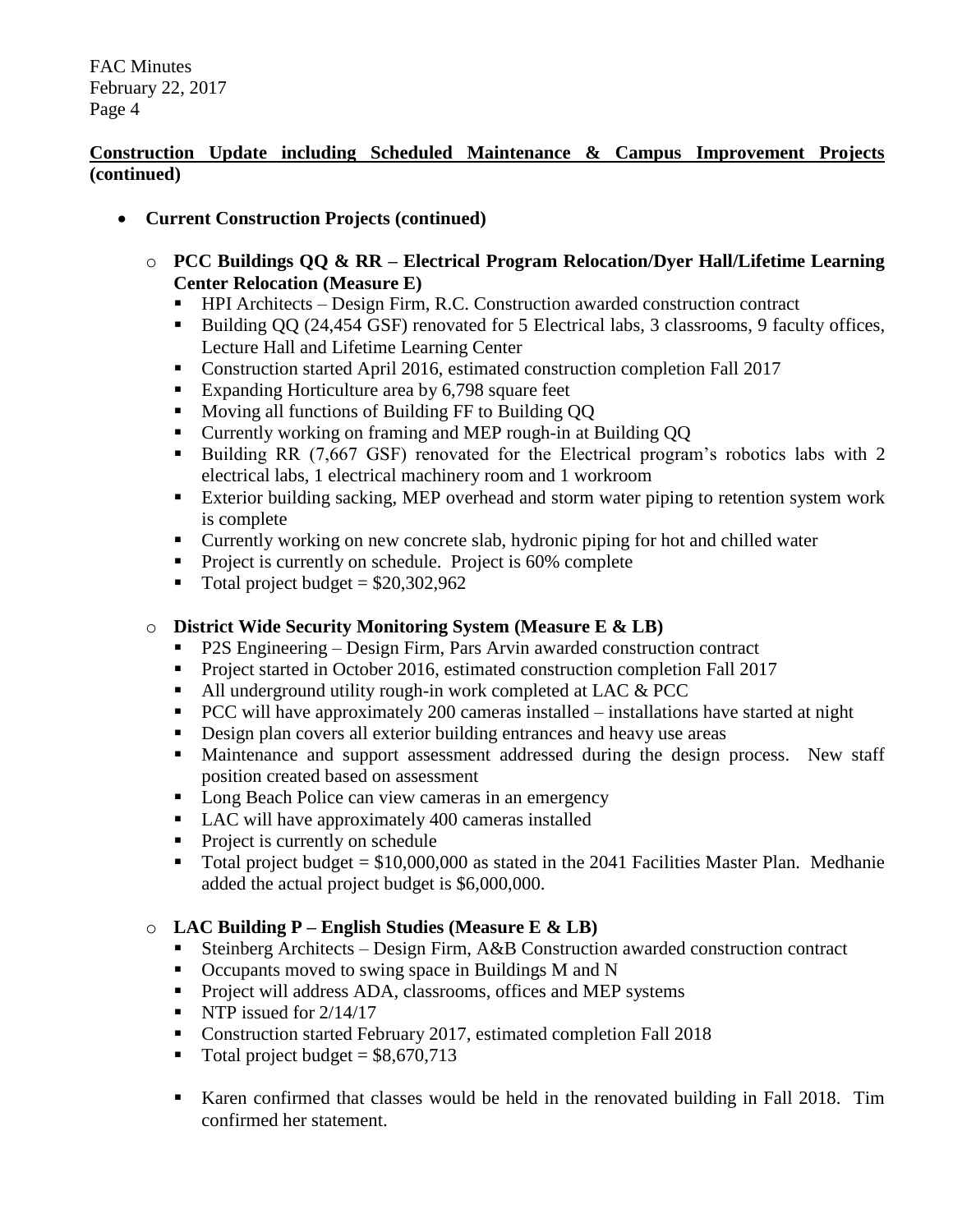### **Construction Update including Scheduled Maintenance & Campus Improvement Projects (continued)**

- **Upcoming Construction Projects**
	- o **LAC Building J – Auditorium (Measure E & LB)**
		- SVA Architects Design Firm, public bid to determine contractor
		- Renovate 37,878 GSF Auditorium, originally built in 1956
		- Adding 14,119 GSF onto northwest corner for additional classrooms, offices, storage and elevator
		- Upgrading structural, accessibility and fire/life safety to current codes
		- **Submitted design documents to DSA for review October 2016, DSA approval expected** Spring 2017
		- Construction start Summer 2017, construction completion Spring 2019
		- Total project budget =  $$24,629,548$

### **Current Design Projects**

- o **LAC Outdoor Kinesiology Labs (Measure E & LB)**
	- Design contract awarded to Westberg and White, Fall 2016
	- Design for renovation of outdoor kinesiology labs
	- Including softball field, soccer fields and tennis courts
	- Address ADA access issues, lighting and parking
	- Installation of artificial turf on some fields

## **Upcoming Design Projects**

- o **LAC Building W – Aquatic Center (Measure E & LB)**
	- Construction of a new 50 meter x 25 yard pool
	- Scope includes construction of a support building of approximately 12,000 sq. ft. to provide showers, locker rooms, storage, pool equipment and office spaces
	- Emmanuel inquired if the new Aquatic Center facility will be available to the public. Tim said it would. He added the District is considered a civic center and the public will be allowed to reserve the facilities with a permit, as available. Classes and student groups would take priority in using the facilities.

## o **PCC Parking Structure – P2 (Measure LB)**

- Currently in planning  $&$  programming phase
- **Parking structure to address long term student and staff parking needs**
- Parking structure to serve 500-600 vehicles
- $\blacksquare$  To be located in parking lot 6
- HPI architecture selected to prepare bridging design documents
- Karen asked in addition to the proposed parking structure at PCC, what other buildings have been design-build? Tim responded Building V and the Parking Structure at LAC and Building GG at PCC have all been design-build projects.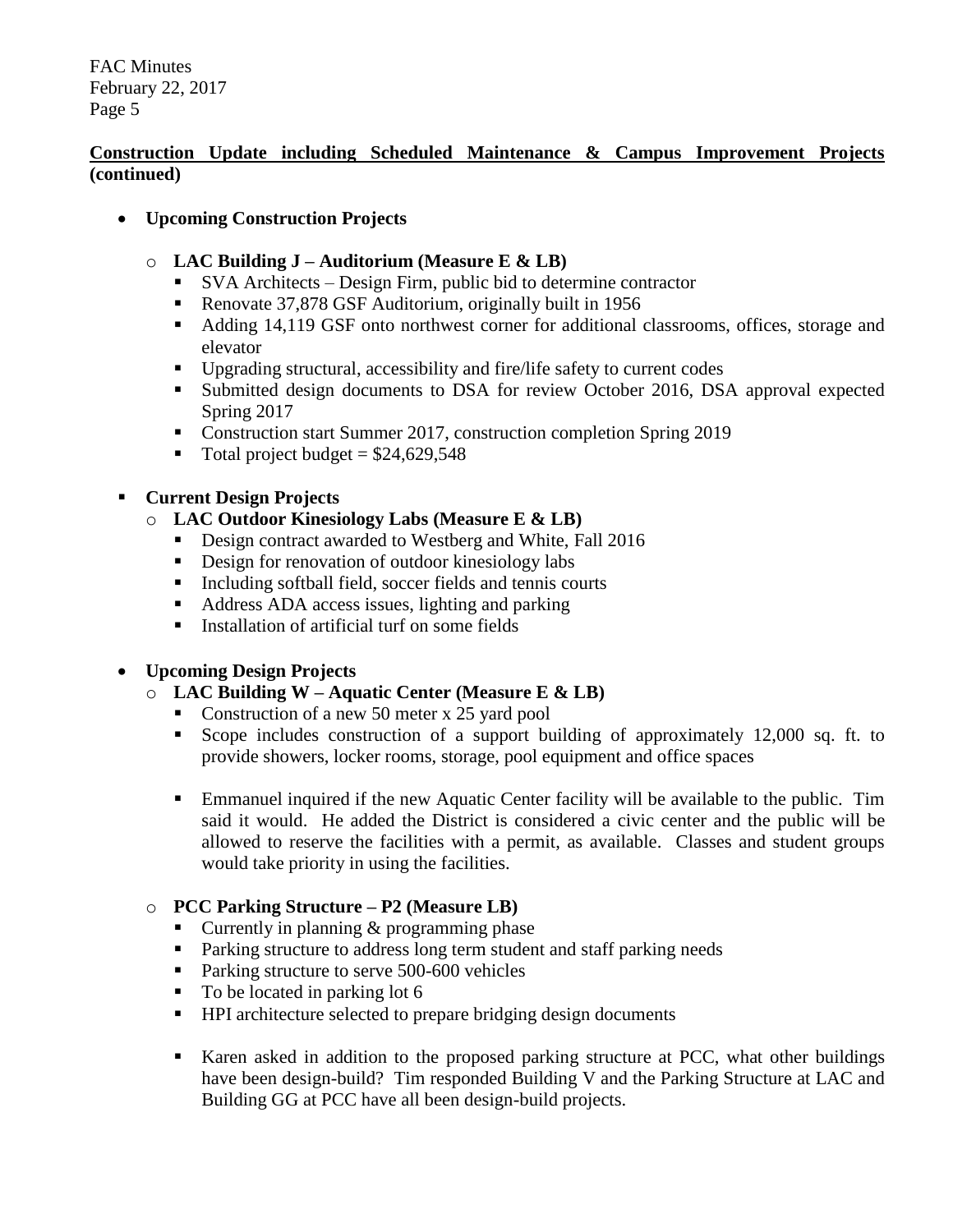#### **Redevelopment Funds (Tim)**

- Tim updated the group on the Redevelopment Funds. As per the November 9, 2016 minutes, Alicia announced the Deans had prioritized the Redevelopment list and would be coming to Facilities shortly with their requests. Facilities did not receive the list. At this time in the current fiscal year, it is too late to start any projects associated with the Redevelopment Funds.
- Karen asked if these are the funds that Vice Presidents and Deans work on each year. Tim said it is. The funds will roll over into next year and when the list is received, the projects can begin on July 1, 2017.
- Bob asked if that means the Redevelopment Funds will be \$400,000 next year. Tim said that is a possibility. Betty added the dollar amount for Redevelopment Funds has not been finalized for the District.

#### **Solar Charging Stations (Tim)**

*(Refer to "Long Beach City College Proposed DC Solar Unit Placements" handout)*

- Tim reviewed the information from DC Solar. They will offer at no charge mobile car charging units. Some of the units can charge phones. Some of the units would be ADA accessible as per government regulations. Tim said the unit is the size of a parking space. It would be a five year contract.
- Karen was concerned about hacking for people that charge their phones with the charging stations. Shannon inquired about the wi-fi on campus. The District has wi-fi for students that is not secure. Employees can log in to a secure connection.
- Bob asked about the sponsor advertising on the units. Tim said the District has right of refusal.
- Karen asked about revenue based car charging units. Tim said that because the solar charging stations are free to the District, it would be free those that use the system.
- Bob asked if the stations are plugged into our electrical system in the future would they become a fee-based system. Tim said the District has applied for a fee-based system through Southern California Edison that may be in place within a year.
- Tim recommended the project. The committee agreed to recommend this project by consensus.
- Shannon suggested this project be announced during Sustainability Fair in April.

#### **Project Prioritization – Student Housing (Tim)**

- Tim said there was a request to change one of the line items in the 2041 Facilities Master Plan for the Joint Use Project. There has been a request to use this line item for Student Housing for LBCC students. Greg Peterson, in Alicia's absence, gave information regarding student housing. There are a few colleges in the state that offer student housing, most are rural colleges. Santa Ana had looked at it but it was not viable. Mt. Sac looked at it but it was not viable. Orange Coast is currently offering it for their international students as a revenue generating project. challenges for LBCC Student Services would be the additional on-going costs. One of the major concerns would be Title IX. The District would be responsible for all of the liability requirements associated with student housing.
- Student Housing is often started as a revenue generator rather than something subsidized by the college.
- Tim added information about revenue generation. Maintenance, up keep, and security would be the responsibility of the District. The income from the rentals would need to pay for the maintenance and repair of the facility.
- We would need a ground lease and we do not have that at this time. Los Coyotes is not viable for a ground lease and the property is currently considered surplus.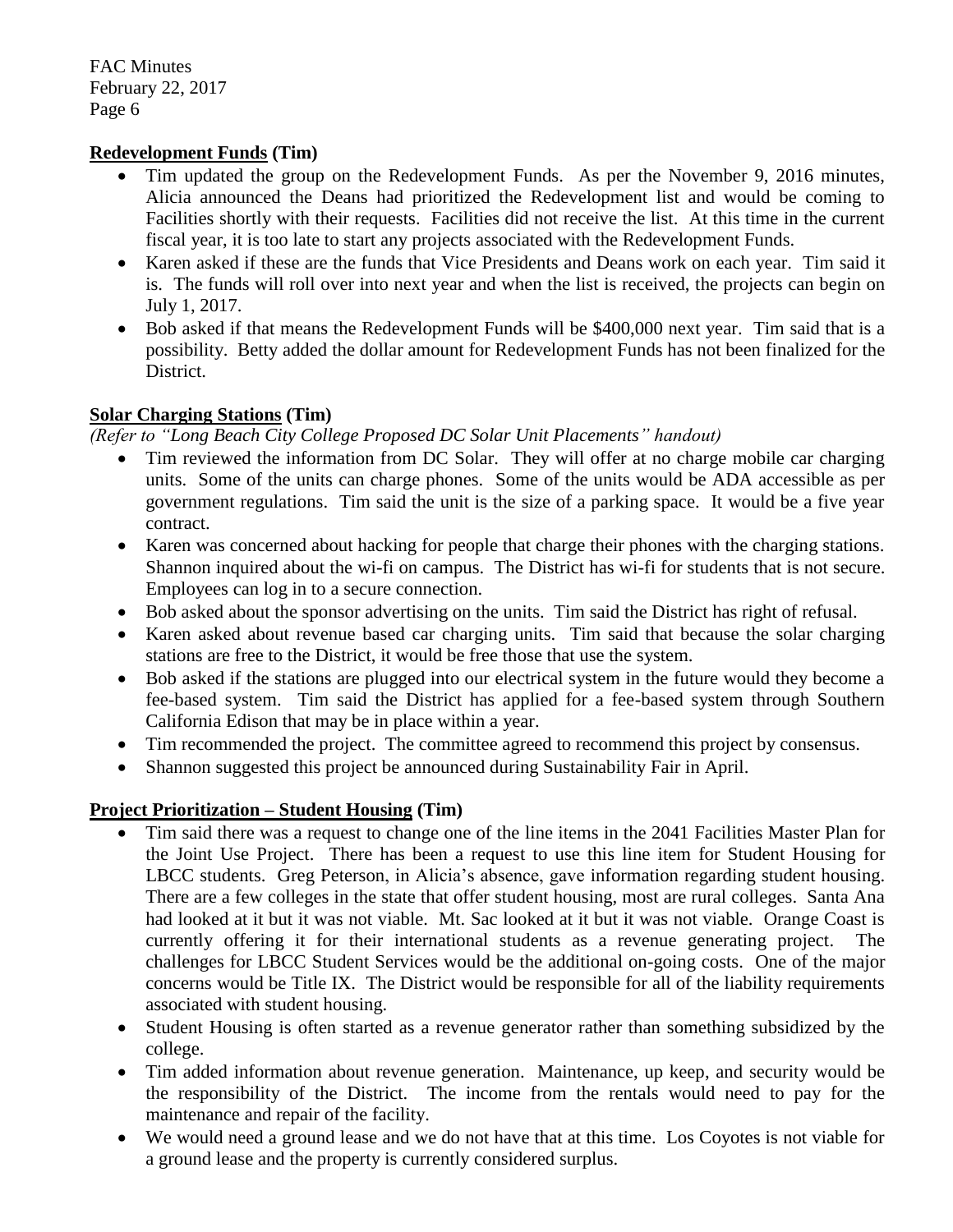- Betty said student housing was looked at in Santa Maria for Allan Hancock College. There was a feasibility study conducted and there were two formal processes conducted. Both were not viable. Hancock College looked at several different models including a ground lease. That district also looked at a property management company running and owning the building. Several different concerns included: neighbors were not interested in having student housing; there are security issues involved; and adherence to district policies regarding alcohol. She added a district has regulations on how taxpayer funds can be spent. When Hancock did their most recent RFP, no bids were received.
- Karen said there doesn't seem to be a model for housing instability.
- Tim stated CSULB has toured the Los Coyotes property in the past and determined it was too small and not profitable for their project.
- Betty commented our campus community has little open space and wondered how we could have another major site without negatively affecting the academic programs.
- Bob said he is sensitive to students' needs; however, this may not be the best recommendation for this issue.
- Karen offered there may be other ideas to explore. She said our international students are housed with local residents and possibly there is something like that worth looking into. Greg said there is a non-profit organization in Venice, California where home-owners rent out rooms to students.
- Shannon said she is originally from San Diego and experienced housing issues when she came to LBCC. It would be a huge project to create housing and a financial concern for the District. It may be better for the District to have a place for students to go that may offer something better if they attend LBCC. Karen added the responsibility would be with the third party and not the District. Emmanuel agreed and said that some colleges have a contract for housing and recommends the students to the outside agency. Karen recommended the District have a third party and not have a contract with the company.
- There was a consensus that the committee would recommend against a line item change to the 2041 Facilities Master Plan regarding student housing as a solution for housing instability related issues. The committee advised that this is not the way to address housing instability and security issues.

#### **LAC Accessibility Survey (Tim)**

 Medhanie informed the committee the LAC Accessibility Survey is being completed. It is anticipated to have more information at the April meeting.

#### **Building ID & Monument Signage (Tim)**

- Tim discussed the Building ID and Monument Signage on both campuses. He said this is a safety issue for emergency response teams and agencies that come to our campuses in the event of an emergency. The newer buildings have ID and signage but the older buildings do not. This project would provide building IDs and monument signage for those that currently do not have them.
- The project was approved by consensus.